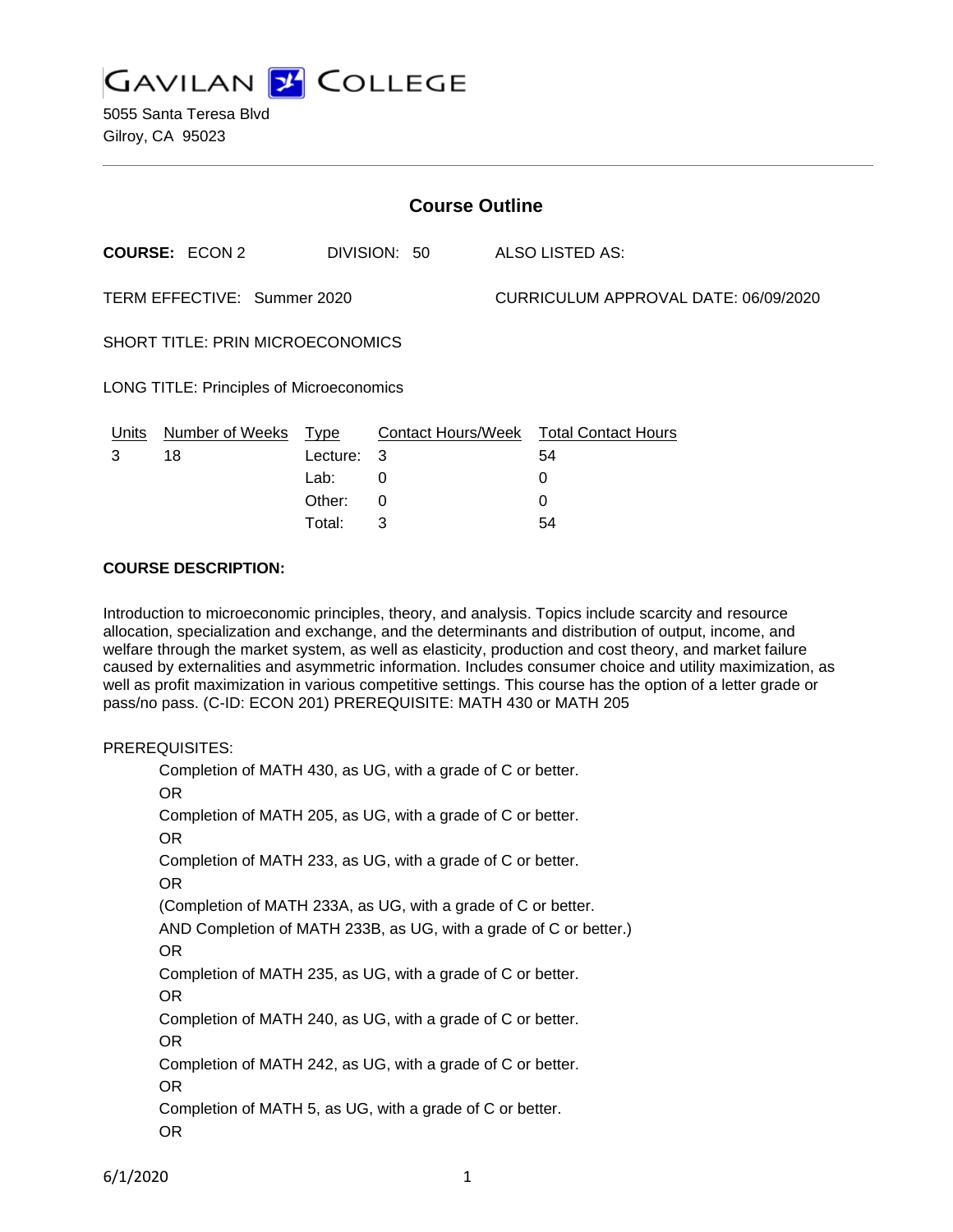Completion of MATH 6, as UG, with a grade of C or better. OR Completion of MATH 7, as UG, with a grade of C or better. OR Completion of MATH 8A, as UG, with a grade of C or better. OR Completion of MATH 12, as UG, with a grade of C or better. OR Completion of MATH 14, as UG, with a grade of C or better. OR Completion of MATH 1A, as UG, with a grade of C or better. OR Completion of MATH 1B, as UG, with a grade of C or better. OR Completion of MATH 1C, as UG, with a grade of C or better. OR Score of 2500 on Accuplacer Math OR Score of 33 on Intermediate Algebra OR Score of 13 on Pre-Calculus OR Score of 2600 on MM CCCApply Math OR Score of 2600 on MM Placement Tool Math

## COREQUISITES:

CREDIT STATUS: D - Credit - Degree Applicable

#### GRADING MODES

- L Standard Letter Grade
- P Pass/No Pass

REPEATABILITY: N - Course may not be repeated

#### SCHEDULE TYPES:

- 02 Lecture and/or discussion
- 05 Hybrid
- 71 Dist. Ed Internet Simultaneous
- 72 Dist. Ed Internet Delayed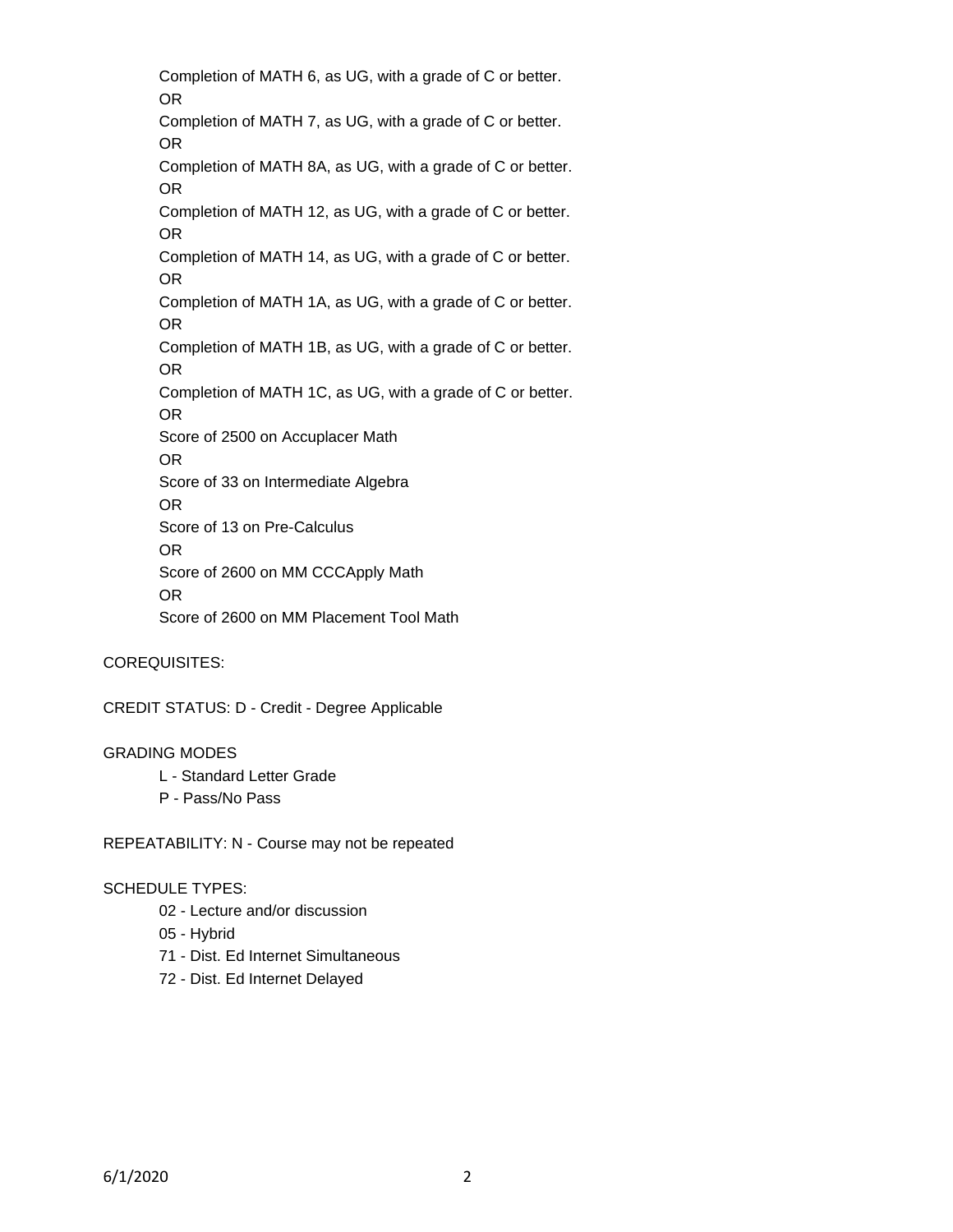## **STUDENT LEARNING OUTCOMES:**

1. Recognize and apply economic theory in everyday life. Measure of assessment Written Homework Assignment Year assessed, or planned year of assessment 2018 Semester Fall

2. Use the framework of supply, demand, consumer's surplus, and producer's surplus to show how changes in economic variables affect market outcomes.

Measure of assessment Objective Exam Question Year assessed, or planned year of assessment 2018 Semester Fall

3. Use marginal analysis to make resource allocation decisions.

Measure of assessment Objective Exam Question Year assessed, or planned year of assessment 2018 Semester Fall

4. Compare different market settings (e.g. perfect competition, monopoly, etc.) on the basis of whether they are likely to achieve productive and allocative efficiency.

Measure of assessment

Objective Exam Question

Year assessed, or planned year of assessment

2018

Semester

Fall

## **CONTENT, STUDENT PERFORMANCE OBJECTIVES, OUT-OF-CLASS ASSIGNMENTS**

Curriculum Approval Date: 02/26/2018

Hours: 3 Topic: Foundations and Models (i.e. Fundamentals of economic thinking, including scarcity, opportunity costs, marginal analysis, rational

behavior, and the distinction between positive and normative analysis.)

Student Performance Objectives: Utilize the concept of scarcity to explain economic trade-offs, opportunity costs, and rational

behavior. Explain these three key economic ideas: People are rational, people respond to incentives, and optimal decisions are made at the margin. Discuss how an economy answers these questions:

What goods and services will be produced? How will those goods and services be produced? Who will receive the goods and services produced? Identify and discuss the role of models in economic analysis.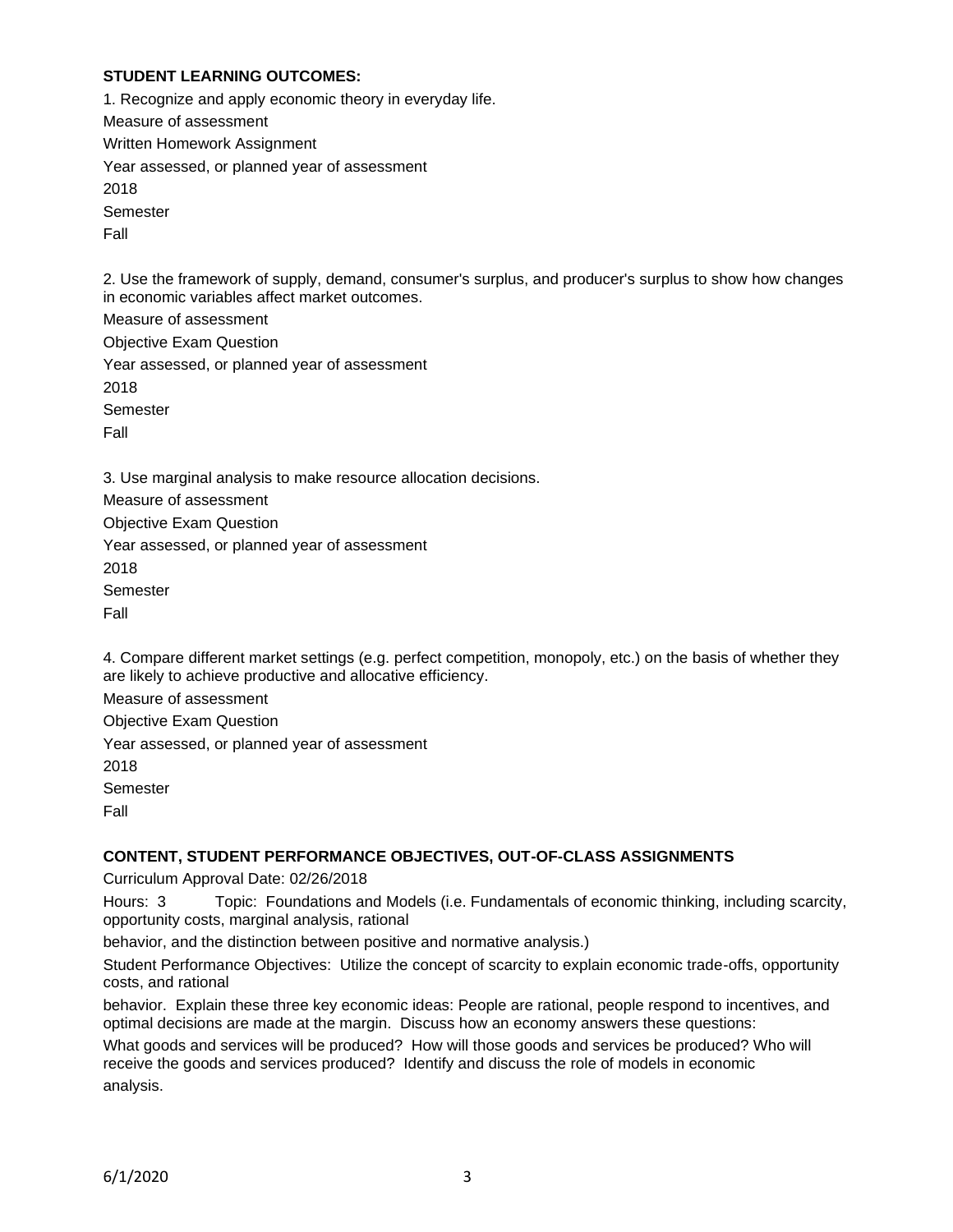Outside of Class Assignments: Read textbook chapter 1. Do homework corresponding to assigned textbook reading in MyEconLab. Short writing assignment that is part of a learning portfolio

submitted upon conclusion of the semester (available for a given semester upon request from instructor).

Hours: 6 Topic: Where Prices Come From: The Interaction of Supply and Demand (How markets operate, including the definition of a market, supply and demand, the price mechanism, factors of production, and factor vs. product markets.)

Student Performance Objectives: Discuss the variables

that influence demand. Discuss the variables that influence supply. Use a graph to illustrate market equilibrium. Use demand and supply graphs to predict changes in prices and quantities.

**Outside** 

of Class Assignments: Read textbook chapter 3. Do homework corresponding to assigned textbook reading in MyEconLab. Short writing assignment that is part of a learning portfolio submitted upon conclusion of the semester (available for a given semester upon request from instructor).

Hours: 5 Topic: Economic Efficiency, Government Price Controls, and Effects of Excise Taxes (Including

producer and consumer surplus, and government price controls.)

Student Performance Objectives: Distinguish between the concepts of consumer surplus and producer surplus, and identify each on a graph.

Discuss the concept of economic efficiency. Explain the economic effect of government imposed price floors and ceilings. Use producer and consumer surplus to analyze the economic effects of excise taxes.

Outside of Class Assignments: Read textbook chapter 4. Do homework corresponding to assigned textbook reading in MyEconLab. Short writing assignment that is part of a learning portfolio

submitted upon conclusion of the semester (available for a given semester upon request from instructor).

Hours: 1.5 Topic: Midterm Examination

Hours: 5 Topic: Externalities, Environmental

Policy, and Public Goods (Including market failure and public policy responses.)

Student Performance Objectives: Identify examples of positive and negative externalities, and demonstrate how markets

function and what happens in the presence of market failures. Discuss the Coase Theorem and explain how private bargaining can lead to economic efficiency in a market with an externality. Explain

how goods can be categorized on the basis of whether they are rival or excludable.

Outside of Class Assignments: Read textbook chapter 5. Do homework corresponding to assigned textbook reading in

MyEconLab. Short writing assignment that is part of a learning portfolio submitted upon conclusion of the semester (available for a given semester upon request from instructor).

Hours: 3 Topic:

Elasticity: The Responsiveness of Supply and Demand

Student Performance Objectives: Define price elasticity of demand and understand how to measure it. Calculate and interpret measures of

elasticity. Understand the determinants of the price elasticity of demand. Identify and discuss the relationship between the price elasticity of demand and total revenue. Define cross-price

elasticity of demand and income elasticity of demand and understand how their determinants and how they are measured.

Outside of Class Assignments: Read textbook chapter 6. Do homework corresponding

to assigned textbook reading in MyEconLab. Short writing assignment that is part of a learning portfolio submitted upon conclusion of the semester (available for a given semester upon request from instructor).

Hours: 5 Topic: Comparative Advantage and the Gains From Specialization and Exchange (Including specialization and gains from trade as well as production possibilities

frontiers.)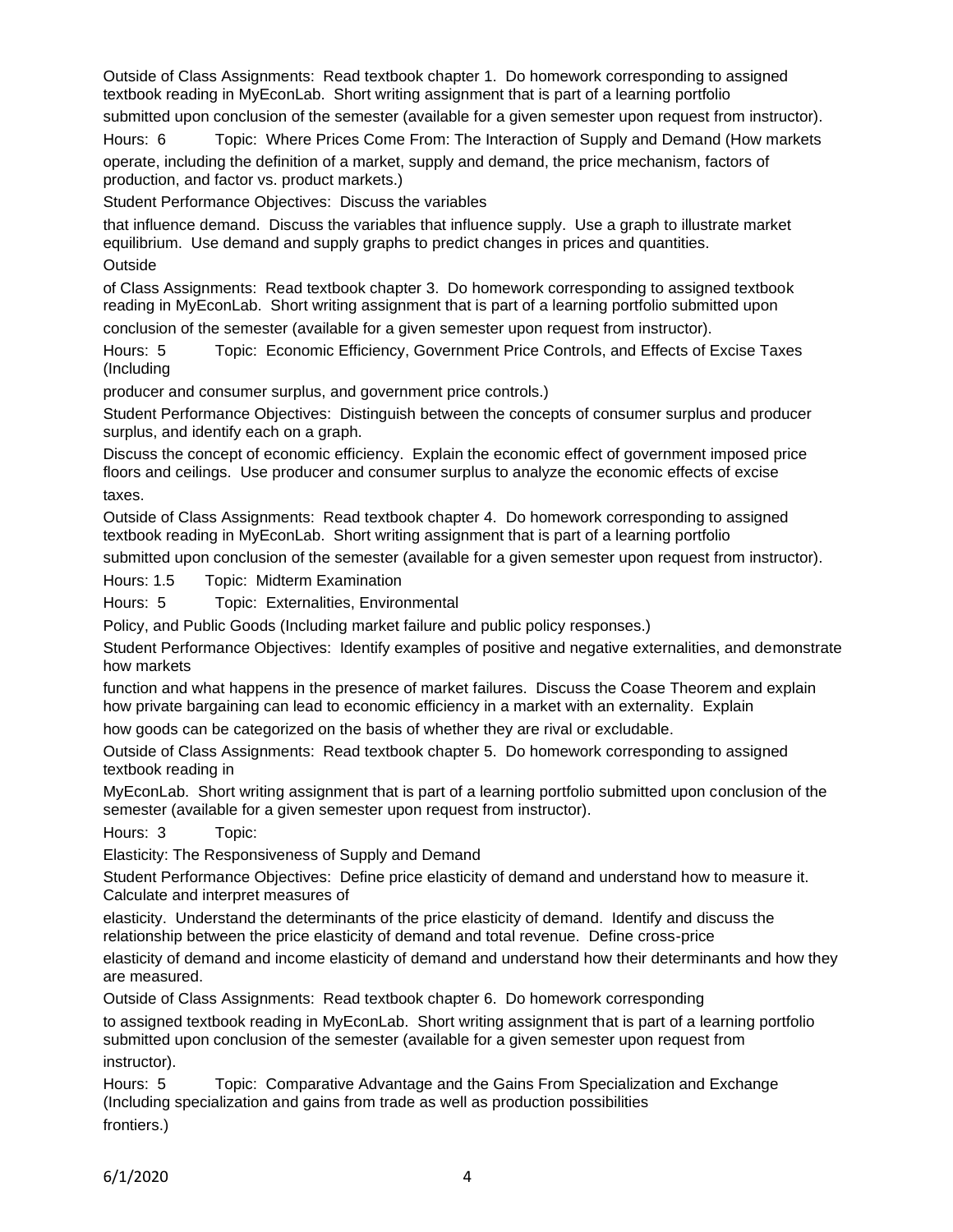Student Performance Objectives: Use a production possibilities frontier to analyze opportunity costs and trade-offs. Discuss comparative advantage and explain how it is the basis for

trade. Explain how countries gain from international trade. Analyze the economic effects of government policies that restrict international trade. Evaluate the arguments over trade policies and globalization.

Outside of Class Assignments: Read textbook chapters 2 and 9. Do homework corresponding to assigned textbook reading in MyEconLab. Short writing assignment that is part of a learning

portfolio submitted upon conclusion of the semester (available for a given semester upon request from instructor).

Hours: 5 Topic: Consumer Choice and Behavioral Economics

Student Performance

Objectives: Define utility and explain how consumers choose goods and services to maximize their utility. Use the concept of utility to explain the law of demand. Explain how social influences can

affect consumption choices. Describe the behavioral economics approach to understanding decision making.

Outside of Class Assignments: Read textbook chapter 10. Do homework corresponding to assigned textbook reading in MyEconLab. Short writing assignment that is part of a learning portfolio submitted upon conclusion of the semester (available for a given semester upon request from instructor).

Hours: 1.5 Topic: Midterm Examination

Hours: 3 Topic: Technology, Production, and Costs (Including an introduction to the production function, marginal vs., average product,

the law of diminishing returns, explicit vs. implicit costs and the related ideas of accounting vs. economic profit, total, average, and marginal costs in the short run and associated short run

production decisions, the long run average costs curve, and economies and diseconomies of scale.)

Student Performance Objectives: Define technology. Distinguish between the economic short run and the economic long run. Analyze production and costs of the firm. Explain and illustrate graphically the concepts of fixed, variable, total, average, marginal, average fixed, and average variable

costs. Define and discuss long run average cost, and differentiate long run average cost from short run average cost.

Outside of Class Assignments: Read textbook chapter 11. Do homework

corresponding to assigned textbook reading in MyEconLab. Short writing assignment that is part of a learning portfolio submitted upon conclusion of the semester (available for a given semester upon request from instructor).

Hours: 4 Topic: Firms in Perfectly Competitive Markets

Student Performance Objectives: Explain what a perfectly competitive market is and why a perfect competitor faces a

horizontal demand curve. Demonstrate how firms attempt to maximize profits in response to changes in price in both the short and long run. Use graphs to show a firm's profit or loss. Explain why

firms may shut down temporarily. Explain how entry and exit ensure that perfectly competitive firms earn zero economic profit in the long run. Explain how perfect competition leads to economic

efficiency.

Outside of Class Assignments: Read textbook chapter 12. Do homework corresponding to assigned textbook reading in MyEconLab. Short writing assignment that is part of a learning

portfolio submitted upon conclusion of the semester (available for a given semester upon request from instructor).

Hours: 3 Topic: Monopolistic Competition

Student Performance Objectives: Explain

why a monopolistically competitive firm has downward sloping demand and marginal revenue curves. Demonstrate how firms attempt to maximize profits in response to changes in price in both the short

and long run. Analyze the situation of a monopolistically competitive firm in the long run. Compare efficiency of monopolistic competition and perfect competition.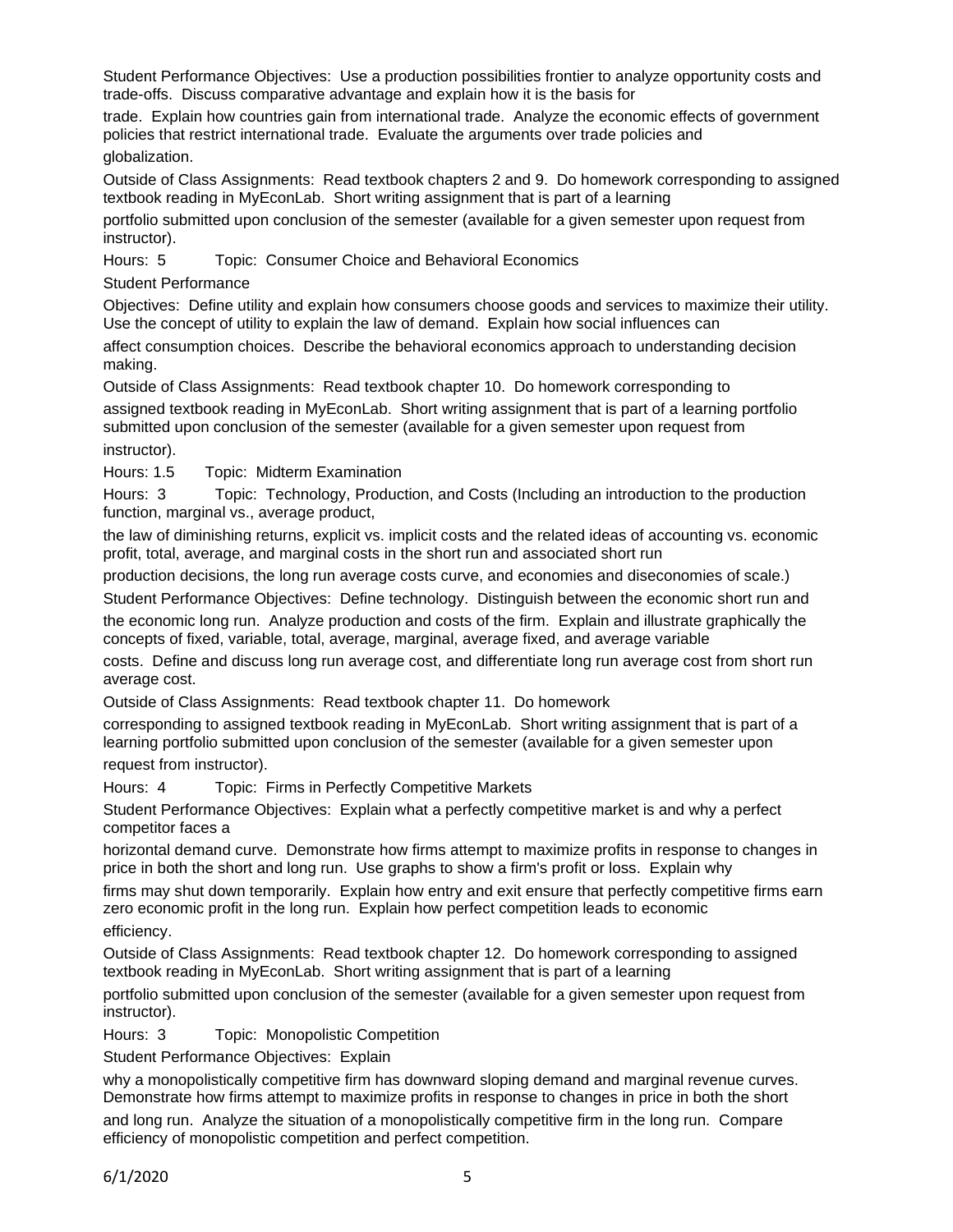Outside of Class Assignments:

Read textbook chapter 13. Do homework corresponding to assigned textbook reading in MyEconLab. Short writing assignment that is part of a learning portfolio submitted upon conclusion of the semester (available for a given semester upon request from instructor).

Hours: 3 Topic: Oligopoly

Student Performance Objectives: Show how barriers to entry explain the existence of oligopolies. Use game

theory (simultaneous and sequential games) to analyze the strategies of oligopolistic firms. Outside of Class Assignments: Read textbook chapter 14. Do homework corresponding to assigned textbook reading in MyEconLab. Short writing assignment that is part of a learning portfolio submitted upon conclusion of the semester (available for a given semester upon request from instructor).

Hours:

4 Topic: Monopoly

Student Performance Objectives: Define monopoly, and explain the four main reasons monopolies arise. Demonstrate how firms attempt to optimize their objectives in response to

price changes in both the short and long run. Use a graph to illustrate how a monopoly affects economic efficiency. Discuss government antitrust/monopoly policy.

Outside of Class Assignments: Read

textbook chapter 15. Do homework corresponding to assigned textbook reading in MyEconLab. Short writing assignment that is part of a learning portfolio submitted upon conclusion of the semester (available for a given semester upon request from instructor).

# **METHODS OF INSTRUCTION:**

Lecture, demonstration and discussion.

## **OUT OF CLASS ASSIGNMENTS:**

Required Outside Hours: 108

Assignment Description: Homework assignments consisting of practice problems sets of objective questions.

# **METHODS OF EVALUATION:**

Writing assignments Percent of total grade: 20.00 % Percent range of total grade: 20 % to 30 % Written Homework; Term or Other Papers; Other: Current event analysis Problem-solving assignments Percent of total grade: 15.00 % Percent range of total grade: 15 % to 20 % Homework Problems Objective examinations Percent of total grade: 45.00 % Percent range of total grade: 45 % to 60 % Multiple Choice; True/False; Other: Graphing Questions

# **REPRESENTATIVE TEXTBOOKS:**

Required Representative Textbooks Hubbard/ O'Brien. Microeconomics 6th Edition. Pearson,2017. ISBN: ISBN: 978-0134106243 Reading Level of Text, Grade: Reading level of text, Grade: 13 Verified by: Verified by: Gloria Curtis, Reference Librarian at Gavilan College